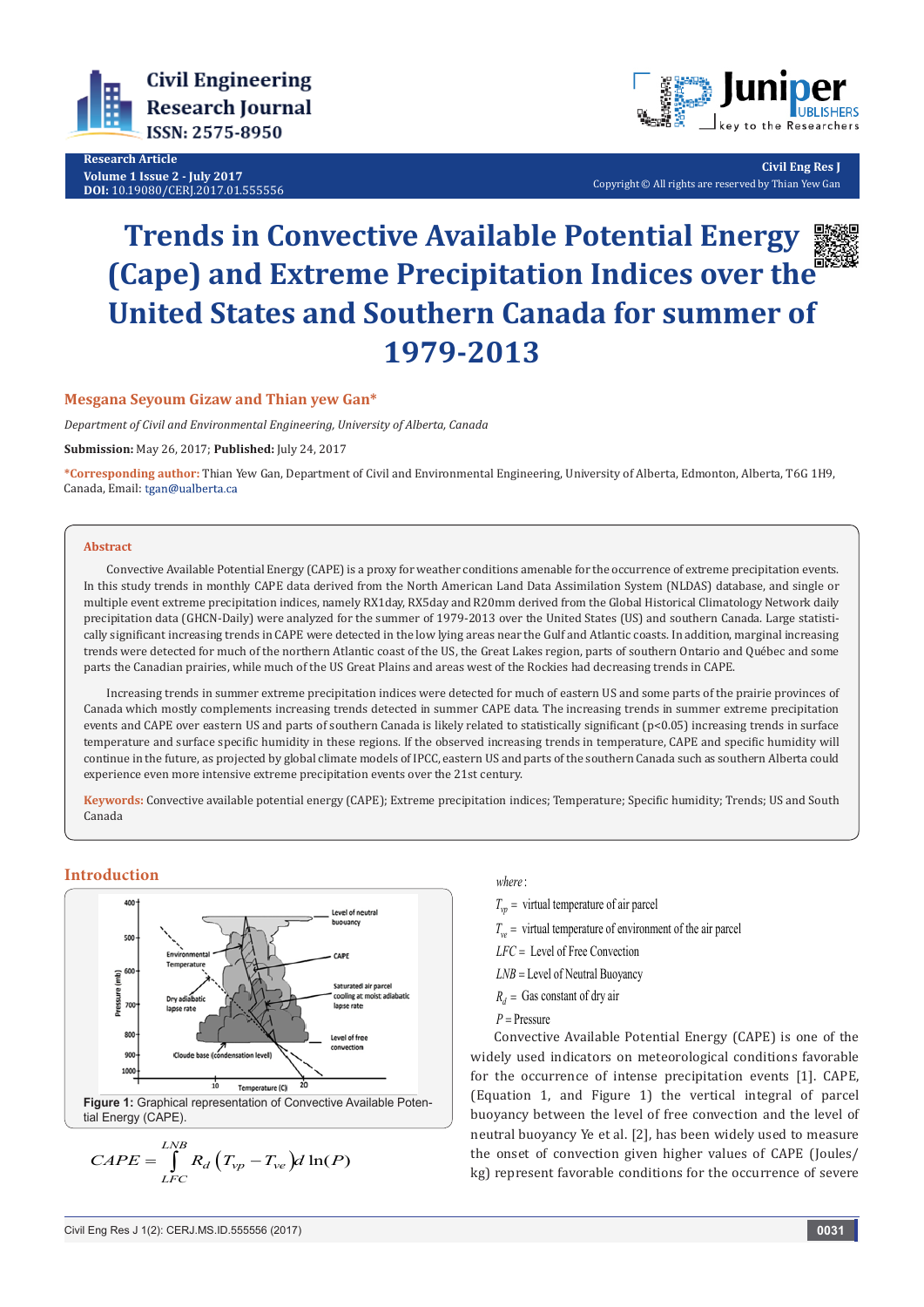convective storms and tornado events [3-6]. CAPE and its "opponent" counterpart, Convective Inhibition (CI) have been used to analyze convective precipitation variability, and trends or other changes in CAPE data of a region could be used to identify changes in convective systems of that region [7,8].

Assessment reports of the Intergovernmental Panel on Climate Change (IPCC) suggest that the global mean surface temperature has been increasing since instrumental records began in the late 19th century and the past three decades have been the warmest compared to all previous decades of instrumental records IPCC [9]. This increase in the global mean temperature has mainly been attributed to an increase in anthropogenic greenhouse gases, and it has likely contributed to more frequent and severe hydrologic extremes occurring across the world, as has been observed in recent decades IPCC [9]. For example, past studies have detected statistically significant increase in the frequency of heavy and very heavy precipitation events in different parts of the world [10-13]. Since CAPE is a proxy for weather conditions leading to occurrences of extreme events [3-6], recent changes in the global climate could also manifest itself with increasing or decreasing trends in CAPE in different parts of the world.

Recent studies analyzing CAPE data derived from radiosonde records have detected statistically significant trends in different parts of the world in late 20th and early 21st century. For instance, Meukaleuni et al. [14] detected significant trends in the 1979-2014 CAPE data for parts of West Africa with the largest increase in CAPE over the Congo basin between January and March.

Similarly, from detecting an increase in the monsoon rainfall and CAPE over the Indian region in 1984-2008, Murugavel et al. [7] suggested that a large increase in CAPE over this region could increase the frequency of its extreme rainfall events. Based on six hourly ERA-40 reanalysis data of the European Centre for Medium-Range Weather Forecast (ECMWF), Riemann-Campe et al. [8] found a high variability and a general increasing trend in CAPE over the Tropicsin 1958-2001. Their results agree with an earlier study of DeMott & Randall [15] who, from analyzing CAPE data derived from tropical radiosonde stations, found more stations with increasing trends in CAPE with the greatest numbers of positive trends occurring in the western Pacific and Caribbean.

Recent studies suggested an increase in CAPE correspond to rising Sea Surface Temperatures (SST) Seeley & Romps [1] and a strong dependency of CAPE on the specific humidity Riemann-Campe et al. [8]. Given global warming detected since the mid-Twentieth century will likely lead to an increase in SST and specific humidity globally, and given the positive relationships between CAPE, SST and specific humidity, this could lead to higher CAPE values, and therefore extreme weather events are expected to occur more frequently and in greater severity in the future.

The objective of this study is to identify trends in CAPE over United States and southern Canada for the summer of 1979- 2013, and how they relate to trends in single or multiple extreme precipitation events, average surface temperature and surface specific humidity over this period.

### **Study Area, Data and Methodology**

## **Study area**

North America (NA) is the third largest continent in the world, with United States and Canada covering more than 80% of its landmass. Given it extends from about 10˚ north of the Equator to the North Pole, the climate of NA ranges from equatorial and humid subtropical in parts of Mexico and southeastern United States (US) to bitter cold, polar deserts in the Canadian Arctic. In addition, its climate is also influenced by elevations ranging from high mountain peaks of the Rockies to vast expanses of the Great Plains in central US and Canada and coastal lowlands of southern and eastern US (Figure 2).



derived from GPCC and GHCN-CAMS gridded observational datasets, respectively, for 1971-2000 period.

The focus of this study is on the US and southern Canada where the precipitation climatology varies widely. Western parts of Oregon and Washington states in the US and the British Columbia Province of Canada receive significant amount of orographic precipitation between May and October, while convective and cyclonic (frontal) precipitations dominate the May-September season in the Great Plains, the Atlantic and Gulf coast regions, respectively. With temperature dependent on latitude and elevation, southern parts of the US have warmer temperature compared to the Rockies and southern Canada. Overall, with some exceptions, US and southern Canada are progressively drier moving west from the Atlantic to the Pacific coast, and considerably warmer moving from southern Canada to southern US (Figure 2).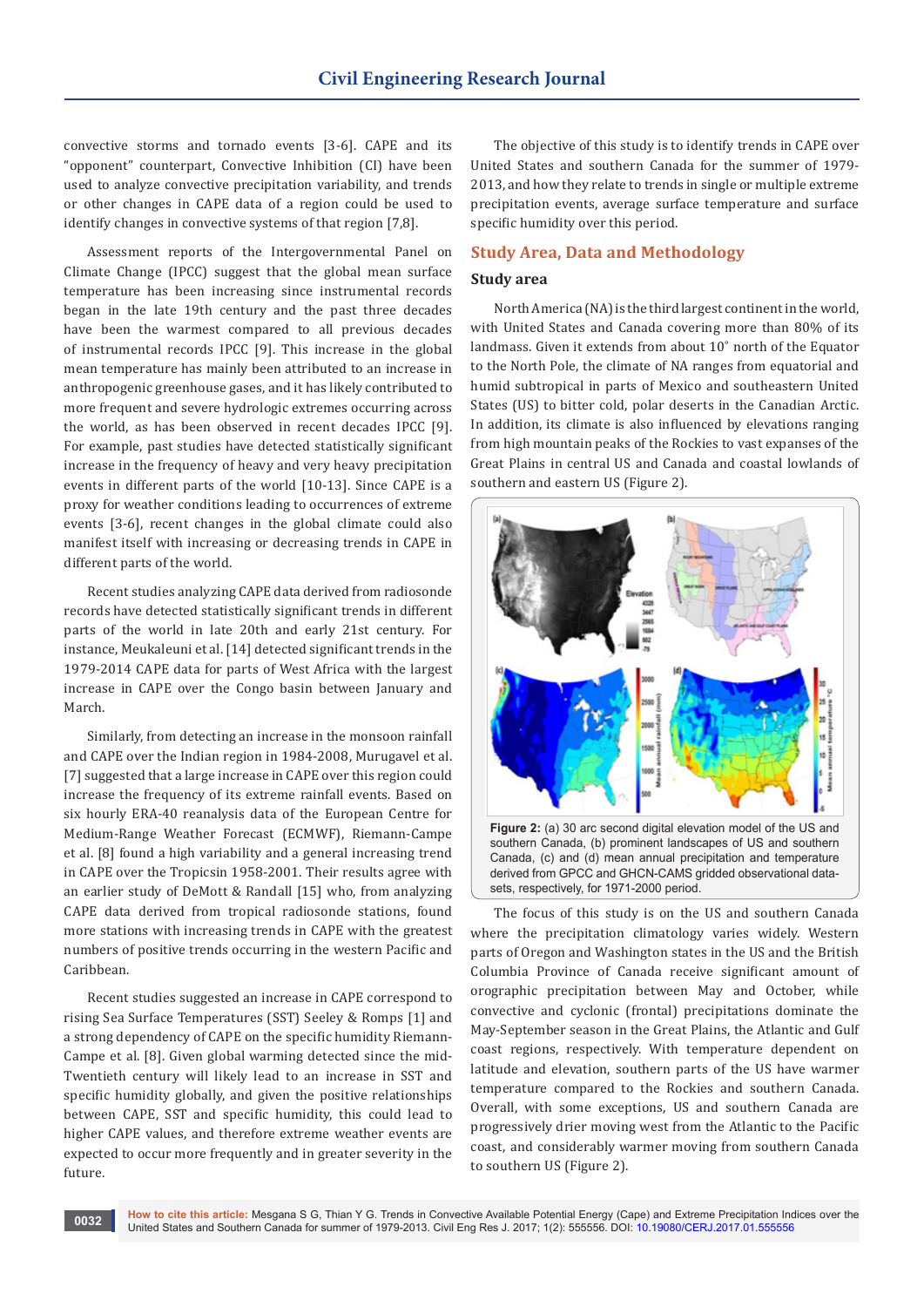#### **Data**

The monthly CAPE data used in this study was taken from the North American Land Data Assimilation System-phase 2 (NLDAS-2), a collaborative project among several research institutes in the US including NCEP's (National Center for Environmental Prediction), Environmental Modeling Center (EMC), Princeton University and others Mitchell et al. [16] and Xia et al. [17]. NLDAS-2 assimilated a large quantity of observed and climate model reanalysis data. NLDAS-2 data, which has been validated against observations, is available at 0.125˚ spatial resolution over central North America. The CAPE data of NLDAS-2 was interpolated from NCEP's North America Regional Reanalysis (NARR) data.

NARR data was generated using, among others, lateral boundary conditions from NCEP-DOE R-2 reanalysis data Kanamitsu et al. [18], NCEP's operational version of Eta regional climate model Mesinger et al. [19] and some observed climate data assimilation systems. Because it assimilated observed data of climate stations, NARR can be considered as a pseudoobservation dataset. Similarly, monthly specific humidity data at various pressure levels is also derived from the NARR dataset.

In addition, observed daily precipitation and temperature data for stations across continental US and southern Canada were collected from the Global Historical Climatology Network (GHCN)-Daily, which is a processing system for the official archive of US daily data. GHCN also incorporated quality-assured data from over 80,000 stations over 180 countries [20]. Monthly and seasonal precipitation and temperature data over the US and southern Canada are computed from daily data of GHCN stations.

#### **Research methodology**

In this study, changes in CAPE and extreme precipitation over North America were mainly analyzed for the June-August season because summer is primarily a period of high CAPE values when frequent convective storms occur over much of US and southern Canada. The increasing or decreasing trends in CAPE, extreme precipitation, surface temperature and specific humidity were estimated using the nonparametric Theil-Sen Theil [21] and Sen [22] regression estimator, a robust technique to determine trends of time series [23,24]. Statistical significance of seasonal trends at p<0.05 were tested using the nonparametric Mann-Kendall test Mann [25] and Kendall [26], which is a robust trend analysis tool because it is capable of handling seasonality, missing values and non normality in a time series [27,28]. Only those GHCN stations with less than 0.5% of missing precipitation or temperature data for the summer of 1979-2013 were selected for trend analysis in the US region.

However, to have more stations for analysis, this selection criterion is slightly more lenient for southern Canada, and GHCN stations with less than 1% of the recorded data missing were selected for analysis. Changes in extreme precipitation at

these GHCN stations were analyzed using extreme precipitation indices of the Expert Team on Climate Change Detection and Indices (ETCCDI) [9]. The indices selected represent single or multiple event extreme precipitation events, such as the RX1day (maximum precipitation depth in one-day), RX5day (maximum precipitation depth in five-day) and R20mm (number of days where daily precipitation exceeded 20mm). Each of these indices was computed for every summer and used to analyze for trends of extreme events for 1979-2013 over US and southern Canada. Besides changes in CAPE and extreme precipitation, trends in the average surface temperature at GHCN stations and surface specific humidity derived from NARR data were also computed and correlated with CAPE data.

#### **Discussions of Results**

#### **Spatial and seasonal CAPE variability**



The mean of summer CAPE data for 1979-2013 shows significant spatial variability across US and southern Canada, such that along the Atlantic and Gulf coasts are maximum summer CAPE values, but CAPE gradually decreases as we move inland to the Great Plains (Figure 3). Compared to coastal areas, e.g. Florida, CAPE values are significantly lower in mountainous regions such as the Rockies and surrounding foothills where orographic precipitation dominates (Figure 2). Similarly, with its cooler climate, southern Canada has also lower CAPE compared to the warm, subtropical coastal plains of southeastern US. Annually, CAPE reaches the maximum in the warm summer of June-August which is also the period of intensive convective storms occurring over much of the US and southern Canada (Figure 3).

#### **Trends in summer CAPE and extreme precipitation indices**

For the summer of 1979-2013, large statistically significant increasing trends in CAPE were detected in low laying areas near Gulf and Atlantic coasts, particularly in southern Florida and southern Texas (Figure 4). However, significant decreasing trends were also detected for parts of northern Texas, Louisiana, Oklahoma and Arkansas. In addition, for much of the Great Plains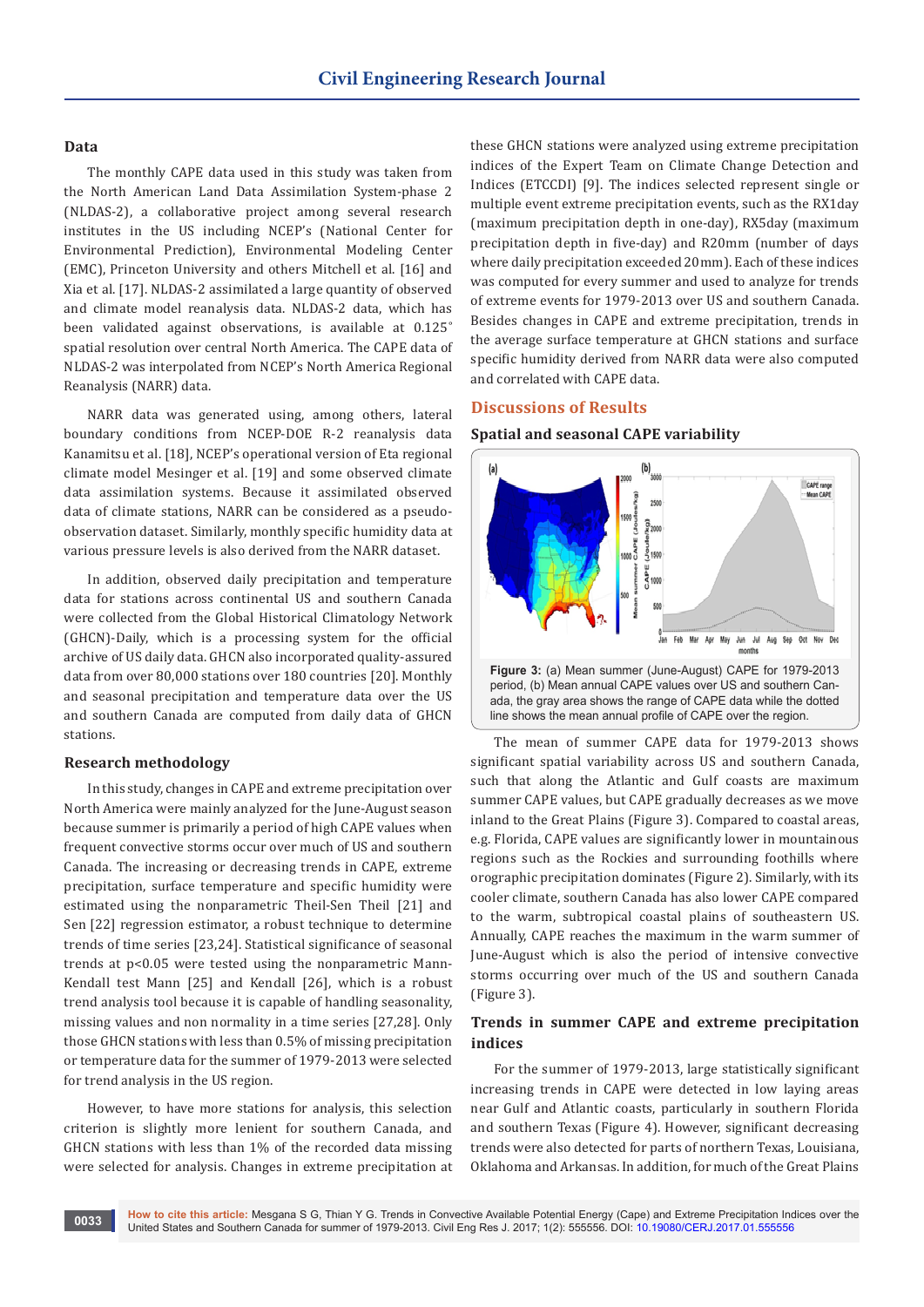of the US, there was a statistically significant decreasing trend in CAPE reaching up to 15 Joules/kg/year in southern parts of the Great Plains. Other than the Atlantic, Gulf coastal plains and the Great Plains, a minor decreasing trend in CAPE was also detected for almost all of central and western US and parts of southern Canada. In contrast, statistically significant increasing trends in CAPE were detected for much the north Atlantic coast of the US, the Great Lakes region and parts of southern Ontario and Québec. Similarly, moderate increasing trends in CAPE were also detected in some parts of southern Alberta, southern Saskatchewan and Manitoba of the Canadian Prairies.



Trends in extreme precipitation indices, namely, RX1day, RX5 day and R20mm for 1979-2013 are shown in Figure 5. The spatial distribution of increasing or decreasing trends of extreme precipitation indices detected for GHCN stations are similar to the spatial distribution of detected trends in CAPE data. Generally, increasing trends dominate the eastern Atlantic coast of the US for all extreme precipitation indices analyzed in this study.



In addition, increasing trends in RX1day, RX5day and R20mm were also detected in southeastern Atlantic and Gulf coastal plains of the US, namely Florida, Georgia, Alabama, northern Texas etc., parts of the US mid-west and Great Lakes region and some areas in southern Alberta. In most of these areas, increasing trends were also detected in CAPE values (Figure 4). On the other hand, primarily decreasing trends in extreme precipitation indices were detected for the Great Plains, parts of southern Texas and the US mid-west and most parts of western US which are also in agreement with detected decreasing trends in CAPE of these regions. For the mountainous region of western US where summer CAPE values are small (Figure 2 & 3), either minor or no trends were detected in extreme precipitation indices over 1979-2013.

The detected trends in extreme precipitation in terms of R20mm for the summer 1979-2013 exhibit obvious spatial variability across the study areas. Increasing trends in the summer R20mm were detected for eastern US, particularly the Atlantic coast and Gulf of Mexico region. In addition, some parts of the Canadian prairies, such as southern Alberta, also show marginal increasing trends in R20mm. On the other hand, decreasing trends were limited to some parts of south and midwest US, while much of western US, where convection plays little role in its summer precipitation climatology, hardly had trend detected for R20mm.

The spatial variations of trends in RX1day and RX5day are also very similar to that of R20mm. For areas east of the Great Plains where convective and cyclonic precipitation dominate the summer rainfall, increasing trends up to 14mm/decade for single storm events (RX1day) and up to 24mm/decade for multiple extreme storm events (RX5day) were detected. Similar to R20mm, most decreasing trends detected in RX1day and RX5day came from the Great Plains and central US whereas only marginal decreasing or increasing trends were detected for GHCN stations west of the Rockies where orographic precipitation dominates. On a whole, statistically significant trends were only detected for about 5.2% (RX1day), 6.7% (RX5day) and 2.7% (R20mm) of GHCN stations in US and southern Canada analyzed in this study.

In summary, results from the trend analysis of CAPE and extreme precipitation indices show that there have been increasing trends of CAPE and extreme precipitation detected, particularly in eastern US, and in Canadian prairies, such as parts of southern Alberta which had recently suffered some of the worst floods ever recorded. In contrast, areas within and around the Great Plains of US, and some parts of southern US were dominated by decreasing trends in CAPE and extreme precipitation indices.

#### **Trends in summer temperature and surface specific humidity**

Because the rate of depletion of moisture from the atmosphere by precipitation far exceeds its rate of replenishment by local surface evaporation and atmospheric moisture transported from elsewhere, the increased water-holding capacity of a warmer atmosphere will likely favor a general increase in the occurrence of extreme precipitation events [29]. Given some increasing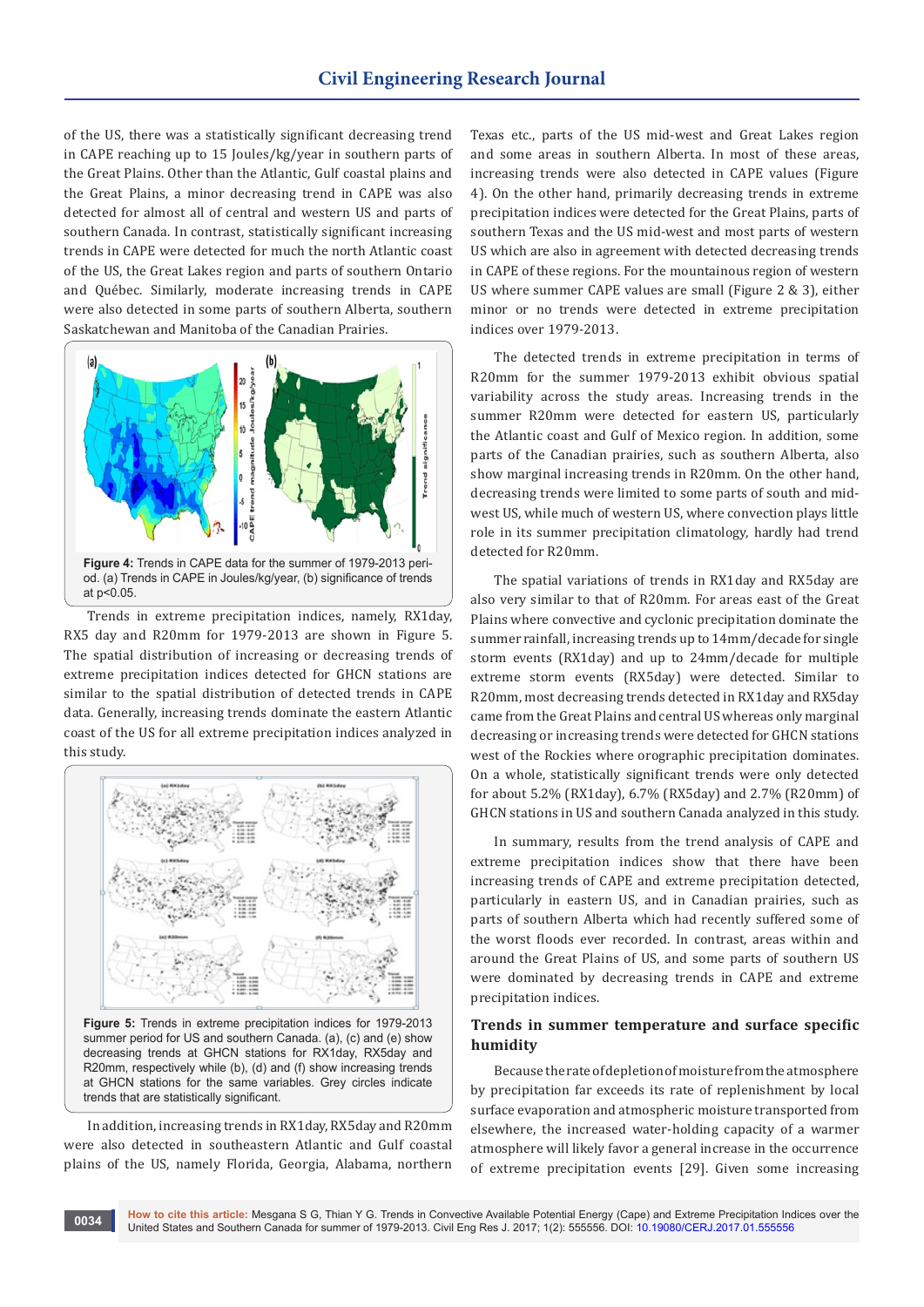trends in CAPE and extreme precipitation indices were detected over the summer of 1979-2013, trends in the average surface temperature and surface specific humidity which influence the evolution of convective precipitation have also been analyzed.

In almost all parts of the US and southern Canada, increasing average temperature trends of up to 1.35˚C/decade were detected in the summer, with about 35% of the detected increasing trends at the GHCN stations being statistically significant at p<0.05. However, decreasing trends were also detected for a few stations around the US Great Plains and the Pacific coast of California although only 5% of the detected decreasing trends were statistically significant (Figure 6). Similarly, increasing trends in the surface specific humidity were also detected for almost all parts of southern Canada and most parts of eastern US, but Rockies in southern US and the Great Basin region bordering Sierra Nevada mountain ranges of California (Figure 2) showed decreasing trends in surface specific humidity (Figure 6).



stations, (b) increasing trends in average surface temperature at GHCN stations, (c) trends in surface specific humidity, (d) spearman rank correlation between CAPE and surface specific humidity. Grey circles in (a) and (b) indicate trends that are statistically significant. A spearman rho between surface temperature and CAPE?

Based on the Clausius-Clapeyron relationship, changes in the saturation vapor pressure of the atmosphere with respect to changes in temperature can be represented as:

$$
\frac{\Delta e_s}{e_s} \approx \gamma \Delta T, \ \ \gamma = \frac{L}{R_v T^2}
$$

where:

 $e_s$  = Saturation vapor pressure

$$
L =
$$
Latent heat of vaporization

 $(z \approx 2.47 \times 10^6 \text{ J} \cdot \text{kg}^{-1}$  for water vapor) (2.2)  $R_v =$  Gas constant

 $(\approx 461.5 \text{J} \cdot \text{K}^{-1} \cdot \text{kg}^{-1}$  for water vapor)

*T* = Temperature in K

For  $a \frac{\Delta T}{T}$  <<1,  $\gamma \approx 0.05 - 0.07 \text{K}^{-1}$  which is approximately 7% increase in vapor pressure per degree Kelvin rise in temperature, termed as the Clausius-Clapeyron (C-C) rate. Recent studies

have used the C-C rate to analyze the impact of higher surface temperatures on the intensification of extreme precipitation events. For instance, Lenderink & van Meijgaard [30] analyzed 99 years of quality controlled 1-hour precipitation observations at De Bilt, the Netherlands, and found that hourly extreme rainfall intensities increase twice as fast with rising temperatures as expected from the C-C rate particularly during the summer when daily mean temperatures average more than 12 ˚C. On the other hand, daily extreme rainfall intensities were found to increase at a slower rate with temperature although there appears to be a steep increase in daily rainfall intensities for temperatures above 22 ˚C. For Germany, Berg et al. [31] found that the increase in higher convective precipitation intensities substantially exceeded the C-C rate for an increase in daily mean temperatures above 10 ˚C while strait form precipitation intensities generally increased at about the C-C rate.

Similarly, for parts of Eastern US, Utsumi et al. [32] found that extreme daily precipitation intensities increased with temperature up to a peak-point temperature threshold (Ta) and then decreased with further increase in Ta. From our analysis in Sections 5.2 and 5.3, detected increasing trends in temperature and specific humidity for most parts of eastern US and southern Canada complement the increasing trends in CAPE and extreme precipitation indices in these regions. Given that surface temperatures influence the latent heat release which drives the upward motion of moist air in convective precipitation [30] and also the strong dependency of CAPE on the surface specific humidity Riemann-Campe et al. [8] as demonstrated by very high spearman correlations between the two variables in almost all parts of the US and southern Canada (Figure 6), increasing trends in surface temperature and specific humidity could be responsible for much of the detected increasing trends in extreme precipitation indices and CAPE over eastern US and parts of southern Canada where summer precipitation is dominated by convective storms.

Although increasing trends in surface temperatures are also detected in the mountainous western US, such increasing trends in temperature were not mirrored with an increase in precipitation extremes since precipitation in this region is mainly orographic rather than convective. (How's about precipitation in the US Great Plains where decreasing trends were also detected?) These results also suggest that for the remaining 21st century, the potential warming of several ˚C which contemporary GCMs (Global Climate Models) of IPCC have unanimously projected would likely mean that we will witness more extreme precipitation events occurring in eastern US and parts of southern Canada.

#### **Summary and Conclusions**

Analysis of the 1979-2013 North American summer CAPE data show increasing trends in areas along the Atlantic and Gulf coastal plains, eastern and northern Atlantic coast of the US, the Great Lakes region, parts of southern Ontario and Québec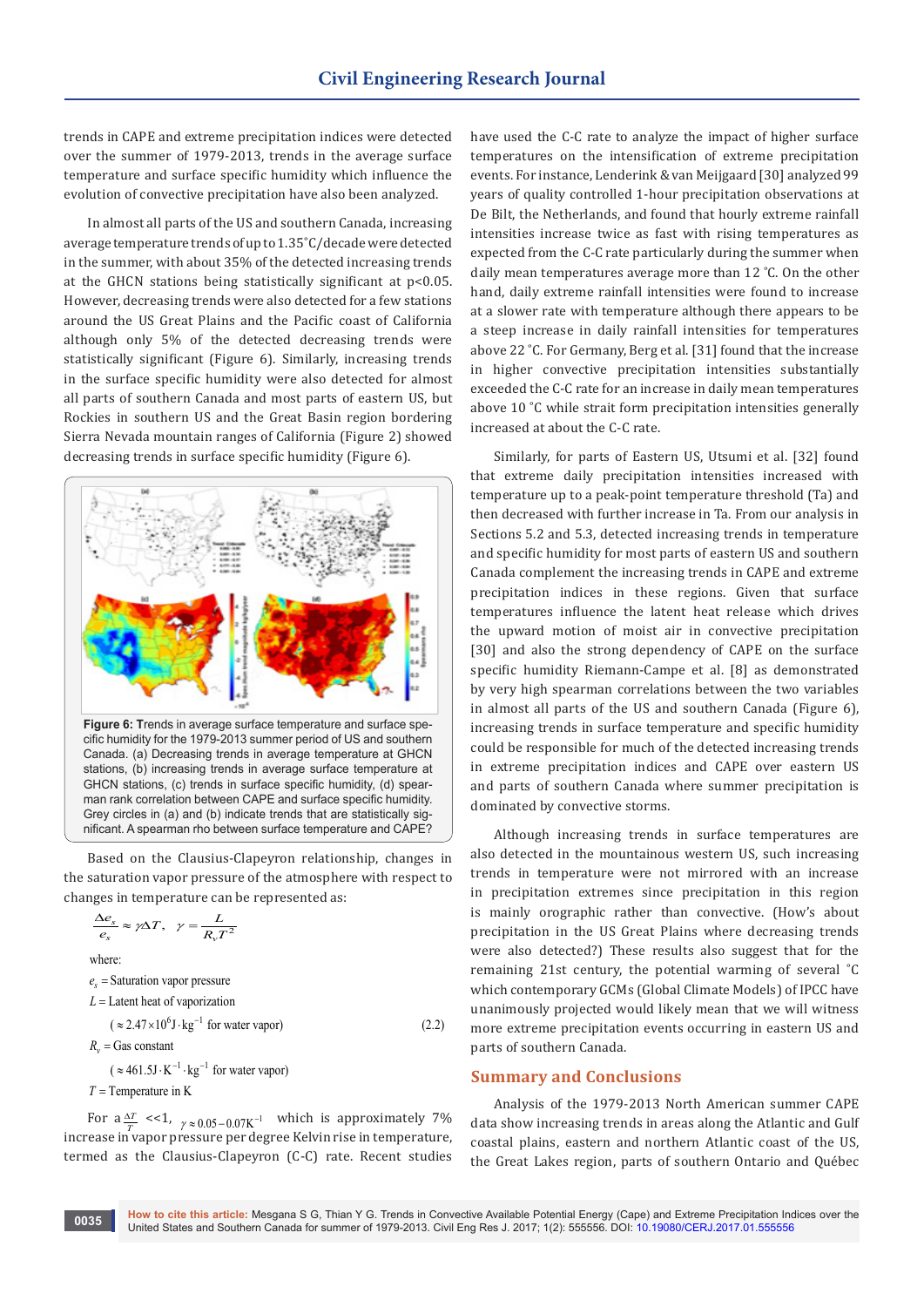and also some parts of southern Alberta, Saskatchewan and Manitoba. Similarly, for the same period, increasing trends were also detected in single or multiple event extreme precipitation indices (RX1day, RX5day and R20mm) over much of eastern US and south-eastern Canada, parts of the Atlantic and Gulf coastal plains and some parts of southern Alberta and Saskatchewan. In contrast, most parts of the US Great Plains and areas west of the Rockies had decreasing trends in both CAPE and extreme precipitation indices.

The average temperature over most of the US and southern Canada show increasing trends in the summer with some stations having an increasing trend as high as 1.35 ˚C per decade. Similarly, increasing trends in the summer surface specific humidity were also found for almost all parts of southern Canada, eastern US and the Atlantic and Gulf coast regions. Given that an increase in surface temperature could lead to the intensification of extreme precipitation events [30-32], the observed increase in surface temperatures, together with the increase in surface specific humidity could be the major cause for increasing trends observed in extreme precipitation indices and CAPE over much of eastern US and some parts of southern Canada over the summer of 1979-2013.

Our results are similar to that of Ficklin et al. [33] who detected increasing trends in temperature over much of the US but decreasing trends in precipitation and specific humidity over large areas in southwestern US for the 1979-2013 period. Their results also show increasing trends in droughts in southwestern US, parts of Northern Texas and Louisiana and decreasing trends in droughts in areas such as northwestern US where an increase in CAPE and extreme precipitation indices were detected in this study. Our results also reflect (how?) the widely accepted paradigm that drying trends generally occur in arid regions while humid regions have a tendency towards wetting trends [34]. If observed trends in temperature and specific humidity continue through the 21st century, areas in eastern US and parts of southern Canada could experience even more intensive extreme precipitation events while arid regions in western US could experience more severe droughts in the future.

#### **Acknowledgement**

This project was partly funded by the Natural Science and Engineering Research Council of Canada, and the first author was also partly funded by the University of Alberta. Monthly CAPE data were derived from the North American Land Data Assimilation System (NLDAS) database, and daily precipitation data were taken from the Global Historical Climatology Network (GHCN) database.

#### **References**

- 1. [Seeley JT, Romps DM \(2015\) Why does tropical convective available](http://onlinelibrary.wiley.com/doi/10.1002/2015GL066199/abstract)  [potential energy \(CAPE\) increase with warming? Geophys Res Lett](http://onlinelibrary.wiley.com/doi/10.1002/2015GL066199/abstract)  [42\(10\): 429-437.](http://onlinelibrary.wiley.com/doi/10.1002/2015GL066199/abstract)
- 2. [Ye B, Geno A, Lo K \(1998\) CAPE variation in the current climate and in](http://journals.ametsoc.org/doi/full/10.1175/1520-0442-11.8.1997)  [a climate change. J of Climate 11: 1997-2015.](http://journals.ametsoc.org/doi/full/10.1175/1520-0442-11.8.1997)
- 3. [Rasmussen EN, Blanchard DO \(1998\) A Baseline Climatology of](http://journals.ametsoc.org/doi/abs/10.1175/1520-0434%281998%29013%3C1148%3AABCOSD%3E2.0.CO%3B2)  [Sounding-Derived Supercell and Tornado Forecast Parameters. AMS](http://journals.ametsoc.org/doi/abs/10.1175/1520-0434%281998%29013%3C1148%3AABCOSD%3E2.0.CO%3B2)  [Weather and Forecasting 13: 1148-1164.](http://journals.ametsoc.org/doi/abs/10.1175/1520-0434%281998%29013%3C1148%3AABCOSD%3E2.0.CO%3B2)
- 4. Brooks HE, Lee JW, Craven JP (2003) The spatial distribution of severe thunderstorm and tornado environments from global reanalysis data. Atmos Res 67: 73-94.
- 5. Doswell III CA, Evans JS (2003) Proximity sounding analysis for derechos and supercells: and assessment of similarities and differences. Atmos Res 67: 117-113.
- 6. Brooks HE, Anderson AR, Riemann K, Ebbers I, lachs H (2007) Climatological aspects of convective parameters from the NCAR/NCEP reanalysis. Atmos Res 83: 294-305.
- 7. [Murugavel P, Pawar SD, Gopalakrishnan V \(2012\) Trends of Convective](http://onlinelibrary.wiley.com/doi/10.1002/joc.2359/abstract)  [Available Potential Energy over the Indian region and its effect on](http://onlinelibrary.wiley.com/doi/10.1002/joc.2359/abstract)  [rainfall. RMS Int J Climatol 32\(9\): 1362-1372.](http://onlinelibrary.wiley.com/doi/10.1002/joc.2359/abstract)
- 8. [Riemann-Campe K, Fraedrich K, Lunkeit F \(2009\) Global climatology](http://pubman.mpdl.mpg.de/pubman/faces/viewItemOverviewPage.jsp?itemId=escidoc:1920150)  [of Convective Available Potential Energy \(CAPE\) and Convective](http://pubman.mpdl.mpg.de/pubman/faces/viewItemOverviewPage.jsp?itemId=escidoc:1920150)  [Inhibition \(CIN\) in ERA-40 reanalysis. Atmos Res 93\(1-3\): 534-545.](http://pubman.mpdl.mpg.de/pubman/faces/viewItemOverviewPage.jsp?itemId=escidoc:1920150)
- 9. [IPCC \(2013\) Report Graphics Chapter 2. In: Hartmann DL, et al. \(Eds.\),](http://www.climatechange2013.org/report/reports-graphic/ch2-graphics/)  [Observations: Atmosphere and Surface, Cambridge University Press,](http://www.climatechange2013.org/report/reports-graphic/ch2-graphics/)  [Cambridge, USA.](http://www.climatechange2013.org/report/reports-graphic/ch2-graphics/)
- 10. [Alpert P, Ben-Gai T, Baharad A, Benjamini Y, Yekutieli D, et al. \(2002\)](http://onlinelibrary.wiley.com/doi/10.1029/2001GL013554/abstract)  [The paradoxical increase of Mediterranean extreme daily rainfall in](http://onlinelibrary.wiley.com/doi/10.1029/2001GL013554/abstract)  [spite of decrease in total values. J Geophys Res Letter 29\(1\): 31-34.](http://onlinelibrary.wiley.com/doi/10.1029/2001GL013554/abstract)
- 11. [Groisman P, Knight RW, Karl TR, Easterling DR, Sun B, et al.](http://journals.ametsoc.org/doi/abs/10.1175/1525-7541(2004)005%3C0064:CCOTHC%3E2.0.CO;2)  [\(2004\) Contemporary Changes of the Hydrological Cycle over the](http://journals.ametsoc.org/doi/abs/10.1175/1525-7541(2004)005%3C0064:CCOTHC%3E2.0.CO;2)  [Contiguous United States: Trends Derived from In Situ Observations.](http://journals.ametsoc.org/doi/abs/10.1175/1525-7541(2004)005%3C0064:CCOTHC%3E2.0.CO;2)  [J Hydrometeorology 5: 64-85.](http://journals.ametsoc.org/doi/abs/10.1175/1525-7541(2004)005%3C0064:CCOTHC%3E2.0.CO;2)
- 12. [Maheras P, Tolika K, Anagnostopoulou C, Vafiadis M, Patrikas I, et al.](http://onlinelibrary.wiley.com/doi/10.1002/joc.1088/full)  [\(2004\) On the relationship between circulation types and changes in](http://onlinelibrary.wiley.com/doi/10.1002/joc.1088/full)  [rainfall variability in Greece. Int J Climatology 24\(13\): 1695-1712.](http://onlinelibrary.wiley.com/doi/10.1002/joc.1088/full)
- 13. Tan X, Gan TY, Shao D (2017) Effects of persistence and large-scale climate anomalies on trends and change points in extreme precipitation of Canada. Journal of Hydrology, Elsevier Science, Netherlands.
- 14. [Meukaleuni C, Lenouo A, Monkam D \(2016\) Climatology of convective](http://onlinelibrary.wiley.com/doi/10.1002/asl.601/full)  [available potential energy \(CAPE\) in ERA-Interim reanalysis over West](http://onlinelibrary.wiley.com/doi/10.1002/asl.601/full)  [Africa. Atmos Sci Let 17\(1\): 65-70.](http://onlinelibrary.wiley.com/doi/10.1002/asl.601/full)
- 15. [DeMott CA, Randall DA \(2004\) Observed variations of tropical](http://onlinelibrary.wiley.com/doi/10.1029/2003JD003784/abstract)  [convective available potential energy. J Geophys Res 109\(D2\): 2004.](http://onlinelibrary.wiley.com/doi/10.1029/2003JD003784/abstract)
- 16. [Mitchell KE, Dag L, Paul RH, Eric FW, John CS, et al. \(2004\) The multi](http://onlinelibrary.wiley.com/doi/10.1029/2003JD003823/abstract)[institution North American Land Data Assimilation System \(NLDAS\):](http://onlinelibrary.wiley.com/doi/10.1029/2003JD003823/abstract)  [Utilizing multiple GCIP products and partners in a continental](http://onlinelibrary.wiley.com/doi/10.1029/2003JD003823/abstract)  [distributed hydrological modeling system. J Geophys Res 109 \(D7\):](http://onlinelibrary.wiley.com/doi/10.1029/2003JD003823/abstract)  [2007.](http://onlinelibrary.wiley.com/doi/10.1029/2003JD003823/abstract)
- 17. [Xia Y, Kenneth M, Michael EK, Juatin S, Brian C, et al. \(2012\) Continental](http://onlinelibrary.wiley.com/doi/10.1029/2011JD016048/abstract)[scale water and energy flux analysis and validation for the North](http://onlinelibrary.wiley.com/doi/10.1029/2011JD016048/abstract)  [American Land Data Assimilation System project phase 2 \(NLDAS-2\):](http://onlinelibrary.wiley.com/doi/10.1029/2011JD016048/abstract)  [1. Intercomparison and application of model products. J Geophys Res](http://onlinelibrary.wiley.com/doi/10.1029/2011JD016048/abstract)  [117\(D3\): doi:10.1029/2011JD016048.](http://onlinelibrary.wiley.com/doi/10.1029/2011JD016048/abstract)
- 18. [Kanamitsu M, Ebisuzaki W, Woollen J, Yang S, Hnilo JJ \(2002\) NCEP-](http://journals.ametsoc.org/doi/abs/10.1175/BAMS-83-11-1631)[DOE AMIP-II REANALYSIS \(R-2\). AMS, BAMS, USA, doi: 10.1175/](http://journals.ametsoc.org/doi/abs/10.1175/BAMS-83-11-1631) [BAMS-83-11-1631.](http://journals.ametsoc.org/doi/abs/10.1175/BAMS-83-11-1631)
- 19. [Mesinger F, Geoff D, Eugenia K, Kenneth M, Perry C, et al. \(2006\) North](http://journals.ametsoc.org/doi/abs/10.1175/BAMS-87-3-343)  [American Regional Reanalysis. AMS, BAMS, USA, pp. 340-360. DOI:](http://journals.ametsoc.org/doi/abs/10.1175/BAMS-87-3-343)  [10.1175/BAMS-87-3-343.](http://journals.ametsoc.org/doi/abs/10.1175/BAMS-87-3-343)
- 20. [Menne MJ, Durre I, Vose RS, Gleason BE, Houston TG \(2012\) An](http://journals.ametsoc.org/doi/abs/10.1175/1520-0477(1997)078%3C2837%3AAOOTGH%3E2.0.CO%3B2)  [overview of the Global Historical Climatology Network-Daily Database.](http://journals.ametsoc.org/doi/abs/10.1175/1520-0477(1997)078%3C2837%3AAOOTGH%3E2.0.CO%3B2)  [J Atmoic Ocn Tech 29: 897-910.](http://journals.ametsoc.org/doi/abs/10.1175/1520-0477(1997)078%3C2837%3AAOOTGH%3E2.0.CO%3B2)

**How to cite this article:** Mesgana S G, Thian Y G. Trends in Convective Available Potential Energy (Cape) and Extreme Precipitation Indices over the United States and Southern Canada for summer of 1979-2013. Civil Eng Res J. 2017; 1(2): 555556. DOI: [10.19080/CERJ.2017.01.555556](http://dx.doi.org/10.19080/CERJ.2017.01.555556
) **<sup>0036</sup>**